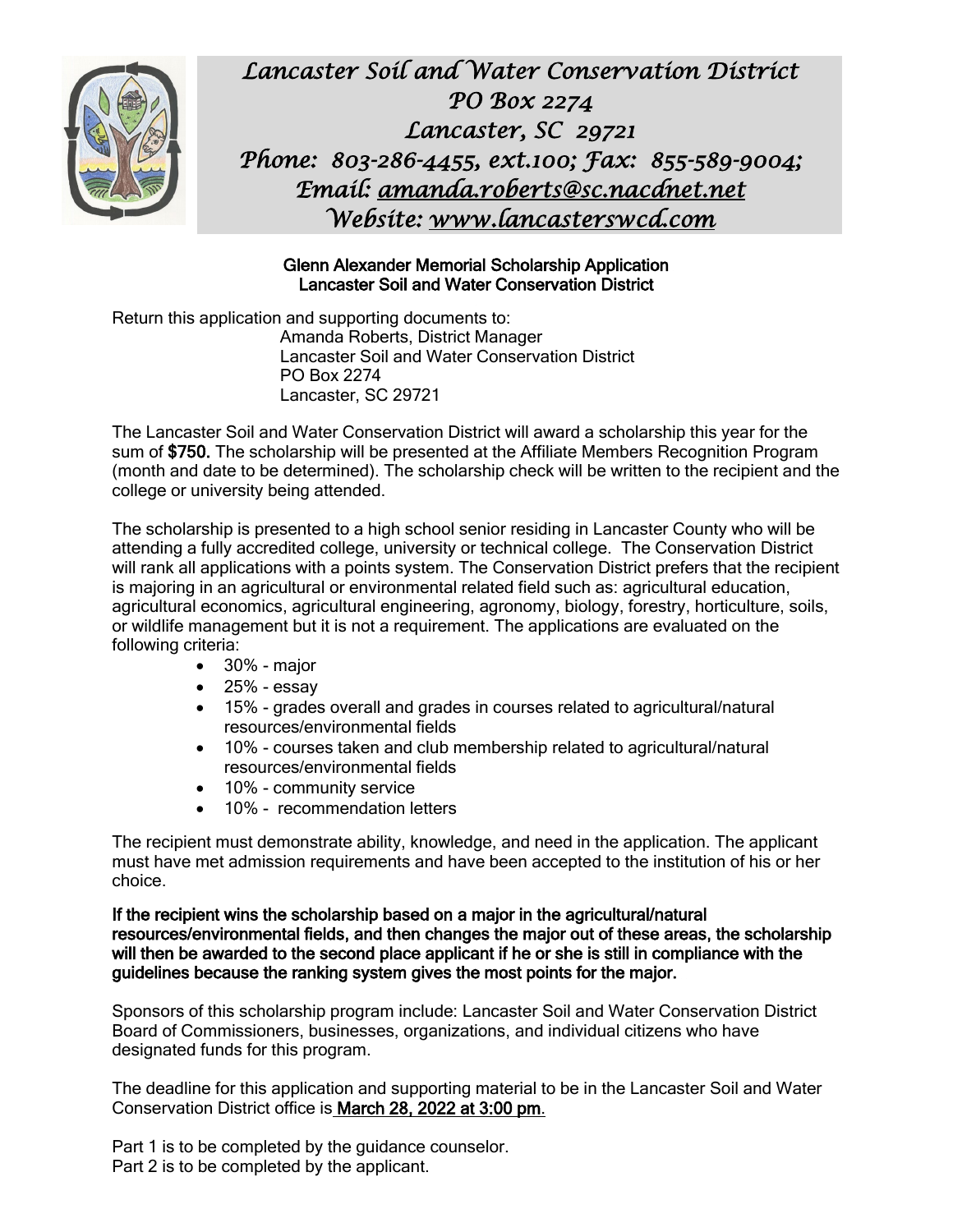# Glenn Alexander Memorial Scholarship Application Lancaster Soil and Water Conservation District

| Part 1. Documentation to support scholarship application                                                              |             |  |
|-----------------------------------------------------------------------------------------------------------------------|-------------|--|
|                                                                                                                       |             |  |
|                                                                                                                       |             |  |
|                                                                                                                       |             |  |
| Rank in Class: ________________                                                                                       |             |  |
| <b>Test Scores:</b><br><b>College Entrance Exam:</b>                                                                  |             |  |
| Advance test scores if taken: Science _____________________                                                           |             |  |
| Science, agriculture, horticulture, or environmental courses, etc. taken in high school:                              |             |  |
| Subject                                                                                                               | Final grade |  |
| <u> 1989 - Johann Barbara, martin amerikan basar dan berasal dalam basar dalam basar dalam basar dalam basar dala</u> |             |  |
| <u> 1989 - Johann Barbara, martin amerikan basal dan berasal dan berasal dalam basal dalam basal dalam basal dala</u> |             |  |
| <u> 1989 - Johann Barbara, martxa al III-lea (h. 1976).</u>                                                           |             |  |
| <u> 1980 - Andrea Aonaich, ann an t-Aonaich an t-Aonaich an t-Aonaich an t-Aonaich ann an t-Aonaich ann an t-Aon</u>  |             |  |
| Attach the most recent transcript.                                                                                    |             |  |
| Honors, awards, offices held, etc:                                                                                    |             |  |
|                                                                                                                       |             |  |
|                                                                                                                       |             |  |
|                                                                                                                       |             |  |
|                                                                                                                       |             |  |
|                                                                                                                       |             |  |

Guidance Counselor's Signature

\*\*\*Attach one recommendation from your guidance counselor and one recommendation from a teacher, as well as at least one other recommendation from another of your own choosing. This means you should have at least three letters of recommendations included in this package.